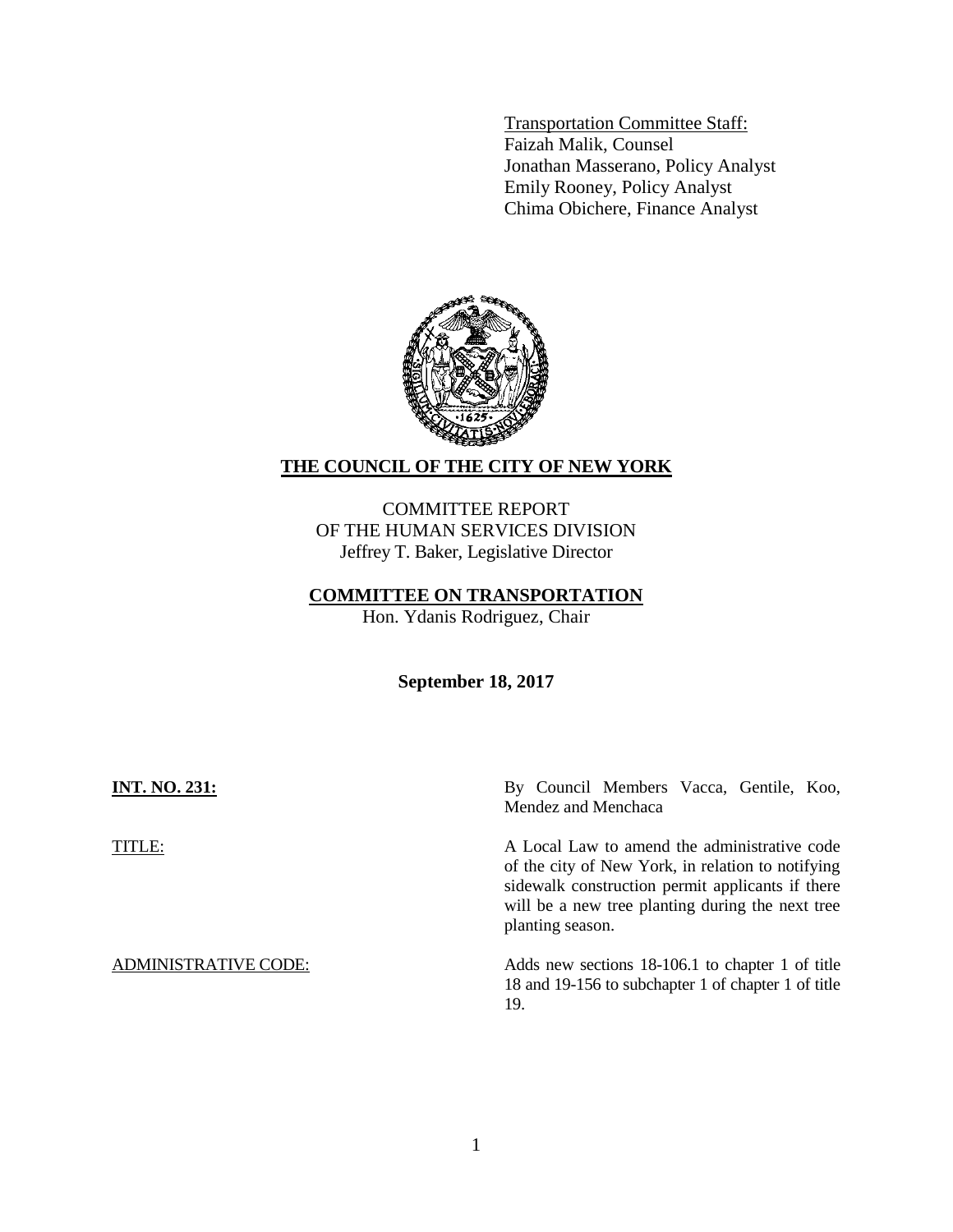| <b>INT. NO. 623:</b>        | By Council Members Gentile, Greenfield,<br>Williams, Koo, Lancman, Constantinides,<br>Deutsch and Ulrich                                                                                          |
|-----------------------------|---------------------------------------------------------------------------------------------------------------------------------------------------------------------------------------------------|
| TITLE:                      | A Local Law to amend the administrative code<br>of the city of New York, in relation to the curbs<br>adjacent to a fire hydrant or bus stop.                                                      |
| <b>ADMINISTRATIVE CODE:</b> | Adds a new section 19-175.4.                                                                                                                                                                      |
| <b>INT. NO. 955:</b>        | Council<br>Members<br>By<br>Garodnick,<br>Constantinides, Koo, Mendez, Richards, Rose<br>and Cohen                                                                                                |
| TITLE:                      | A Local Law to amend the administrative code<br>of the city of New York, in relation to civil<br>penalties for street construction, maintenance,<br>repair, obstruction, and closure violations   |
| <b>ADMINISTRATIVE CODE:</b> | Amends paragraph 1 of subdivision b of section<br>19-150 of chapter 1 of title 19.                                                                                                                |
| <b>INT. NO. 1251:</b>       | By Council Members Maisel, Cohen, Richards,<br>Gentile, Koo, Koslowitz and Chin                                                                                                                   |
| TITLE:                      | A Local Law to amend the administrative code<br>of the city of New York, in relation to repairing<br>of ponding defects in streets                                                                |
| <b>ADMINISTRATIVE CODE:</b> | Adds a new section 19-158 to subchapter 1 of<br>chapter 1 of title 19.                                                                                                                            |
| <b>INT. NO. 1457:</b>       | By Council Members Lancman, Salamanca,<br>Crowley, Koslowitz, Menchaca, Grodenchik,<br>Vallone, Levine, Gentile, Richards, Cabrera,<br>Johnson and Ulrich                                         |
| TITLE:                      | A Local Law to amend the administrative code<br>of the city of New York, in relation to requiring<br>that the department of transportation maintain<br>curb heights following street construction |
| ADMINISTRATIVE CODE:        | Amends subdivision a of section 19-147.                                                                                                                                                           |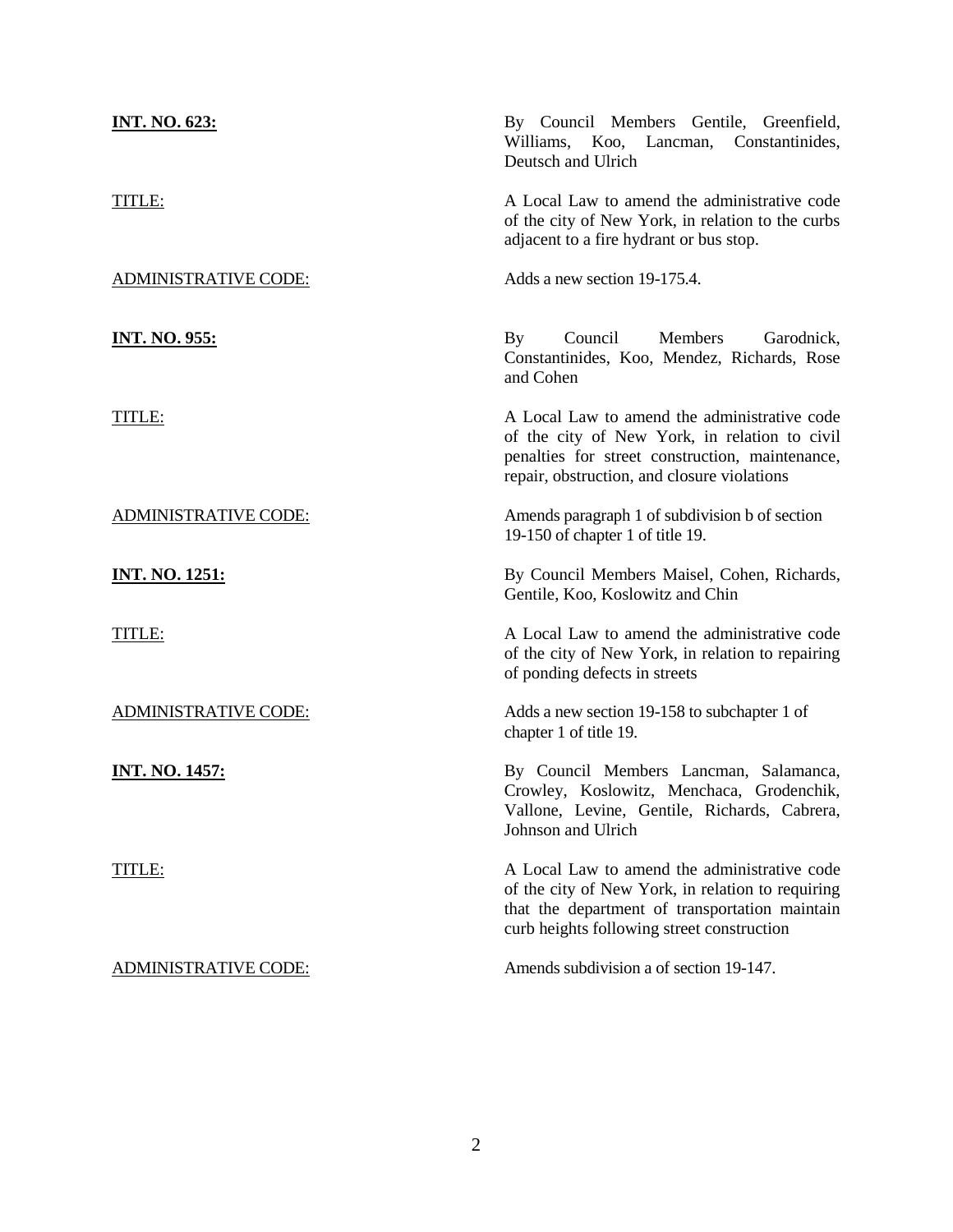### **INTRODUCTION**

On September 18, 2017, the Committee on Transportation, chaired by Council Member Ydanis Rodriguez, will hold a hearing on Int. No. 231, a Local Law in relation to notifying sidewalk construction permit applicants if there will be a new tree planting during the next tree planting season; Int. No. 623, a Local Law in relation to the curbs adjacent to a fire hydrant or bus stop; Int. No. 955, a Local Law in relation to civil penalties for street construction, maintenance, repair, obstruction, and closure violations; Int. No. 1251, a Local Law in relation to repairing of ponding defects in streets; and Int. No. 1457, a Local Law in relation to requiring that the department of transportation maintain curb heights following street construction. The Committee expects to hear testimony from the New York City Department of Transportation ("DOT") and other interested stakeholders.

### **BACKGROUND**

### Sidewalk Trees

 $\overline{a}$ 

Pursuant to Section 19-152 of the Administrative Code (the "Code"), property owners are responsible for "installing, repairing, and maintaining sidewalks adjoining their properties."<sup>1</sup> Section 7-210 of the Code makes property owners "potentially liable for personal injuries caused by their failure to maintain reasonably safe sidewalks."<sup>2</sup> DOT performs safety inspections of sidewalks throughout the city and issues sidewalk violations when defects are observed. If the property owner fails to repair the sidewalk after being issued a notice of violation, DOT can arrange for the repair to be made at the property owner's expense.<sup>3</sup> Before making repairs to the

<sup>&</sup>lt;sup>1</sup> N.Y.C. Dept. of Transportation, "Sidewalk Maintenance and Repair," *available at* <http://www.nyc.gov/html/dot/html/infrastructure/sidewalkintro.shtml>

<sup>2</sup> N.Y.C. Dept. of Transportation , "Sidewalk Inspection and Violations" *available at*  <http://www.nyc.gov/html/dot/html/infrastructure/sidewalk-inspection.shtml> 3 *Id.*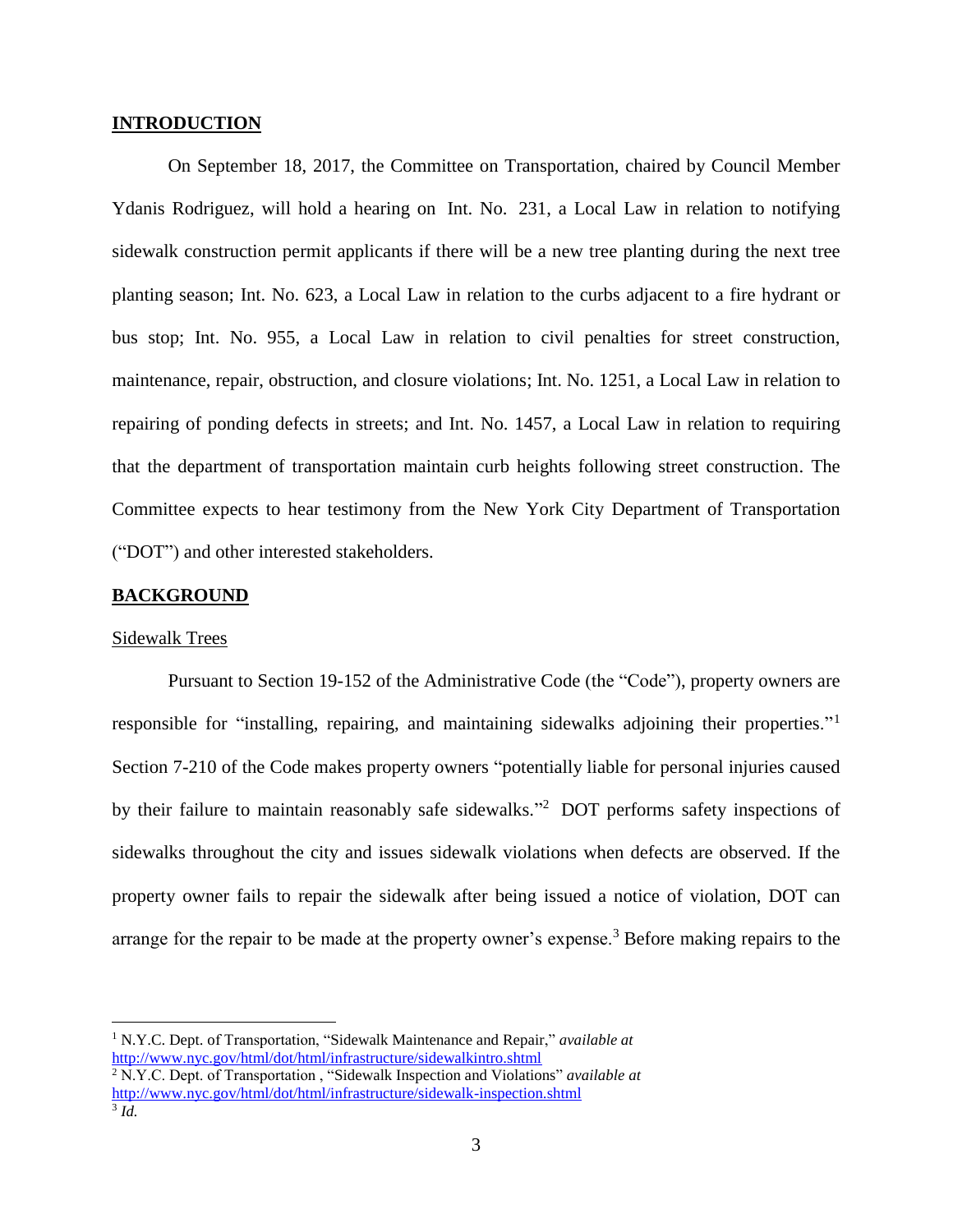sidewalk, whether as a result of a violation or not, a property owner must ensure that the contractor has obtained a Sidewalk Construction Permit from DOT.<sup>4</sup>

The Department of Parks and Recreation is responsible for planting and maintaining trees on sidewalks throughout the city, sometimes called "street trees." The department publishes a tentative list online of locations where it plans to plant street trees during the upcoming planting season.<sup>5</sup> According to the Parks Department, "since street tree plantings occur on the public right-of-way, nearby homeowners may not reject planting at any such location."<sup>6</sup>

There have been documented instances of homeowners who have had the sidewalk area adjacent to their property fixed in response to a notice of violation from DOT, only to have the Parks Department rip up the new sidewalk in order to plant a new street tree.<sup>7</sup> Int. No. 231 seeks to resolve this lack of coordination by requiring the Department of Parks and Recreation to notify DOT of its upcoming street tree planting locations and in turn requiring DOT to inform sidewalk construction permit applicants (whether such applicant is fixing their sidewalk in response to a notice of violation or not) of any plans to plant a street tree on the sidewalk in question.

### Parking Near Fire Hydrants and Bus Stops

New York City regulations govern where vehicles can stop, stand, and park in the City. There are three types of signage that indicate parking rules including:<sup>8</sup>

<http://www.nyc.gov/html/dot/html/infrastructure/sidewalk-repair.shtml#sidewalk-permits>

 $\overline{a}$ 

<sup>4</sup> N.Y.C. Dept. of Transportation, "Sidewalk Repair," *available at* 

<sup>5</sup> N.Y.C Parks Tree Planting Locations, *available at* [https://www.nycgovparks.org/trees/street-tree](https://www.nycgovparks.org/trees/street-tree-planting/locations)[planting/locations](https://www.nycgovparks.org/trees/street-tree-planting/locations)

<sup>6</sup> *Id.*

<sup>7</sup> CBS2, *CBS2 Exclusive: DOT Tells Bronx Man To Pay For New Sidewalk, But Parks Dep't To Rip It Up For Tree*, June 23, 2016, available at [http://newyork.cbslocal.com/2016/06/23/cbs2-exclusive-dot-bronx-man-to-pay-for-new](http://newyork.cbslocal.com/2016/06/23/cbs2-exclusive-dot-bronx-man-to-pay-for-new-sidewalk-but-parks-dept-to-rip-it-up-for-tree/)[sidewalk-but-parks-dept-to-rip-it-up-for-tree/](http://newyork.cbslocal.com/2016/06/23/cbs2-exclusive-dot-bronx-man-to-pay-for-new-sidewalk-but-parks-dept-to-rip-it-up-for-tree/)

<sup>&</sup>lt;sup>8</sup> Rules of the City of New York, Title 34 Chapter 4 § 4-08.10.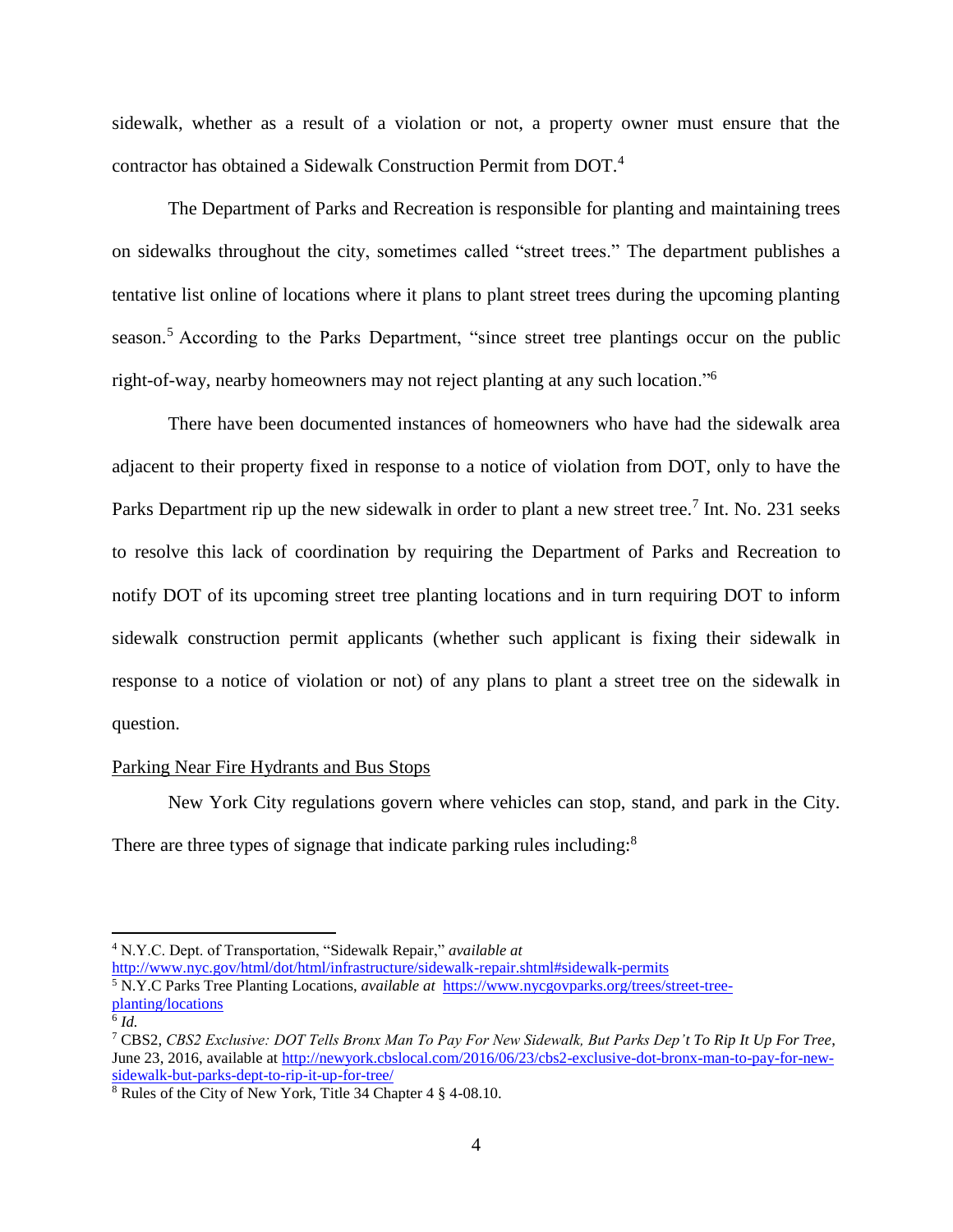- Parking prohibited signs, which permit temporarily picking up or dropping off passengers whether the vehicle is attended or unattended;
- Standing prohibited signs, which indicate that a vehicle cannot stop at the curb, attended or unattended, except for dropping off passengers; and
- Stopping prohibited signs, which indicate that no one can stop a vehicle for any reason.

In the case of fire hydrants, from sunrise to sunset, standing is permitted (so long as street signage indicates) as long as the driver can quickly move the vehicle, but at all other times parking, stopping, and standing within 15 feet on either side of a fire hydrant is prohibited.<sup>9</sup> Many drivers are not aware of the distance they are prohibited from parking in relation to a fire hydrant.<sup>10</sup> Further, vehicles are not permitted to park or stand at a bus stop, unless they are dropping passengers off.<sup>11</sup> If an individual were to leave a vehicle parked in these locations they could face a fine of \$115.<sup>12</sup> Signs on the street may identify where parking is prohibited, but these signs may not be visible at all times.

California state law permits localities to paint the curbs along "no parking" zones red to ensure that no vehicle parks in prohibited spots.<sup>13</sup> In fact, California state law has several curb color designations that indicate various parking regulations.<sup>14</sup> Int. No. 632 would require that all curbs adjacent to fire hydrants and bus stops be painted red for the distance parking is prohibited.

 $\overline{a}$ 

<sup>9</sup> *Id.*

<sup>&</sup>lt;sup>10</sup> Durkin, Erin, City Councilman proposes painting curbs red to mark no-parking zones around fire hydrants, bus stops, N.Y Daily NEWS, February 10, 2015, *available at* [http://www.nydailynews.com/new-york/proposed-bill](http://www.nydailynews.com/new-york/proposed-bill-suggests-painting-curbs-red-mark-no-parking-article-1.2109157)[suggests-painting-curbs-red-mark-no-parking-article-1.2109157.](http://www.nydailynews.com/new-york/proposed-bill-suggests-painting-curbs-red-mark-no-parking-article-1.2109157)

 $\overline{^{11}$  *Id.* 

<sup>12</sup> N.Y.C Department of Finance, "Violation Codes, Fines, Rules & Regulations, *available at* [http://www1.nyc.gov/site/finance/vehicles/services-violation-codes.page.](http://www1.nyc.gov/site/finance/vehicles/services-violation-codes.page)

<sup>13</sup> California Vehicle Code §22500, *available at* [https://leginfo.legislature.ca.gov/faces/codes\\_displaySection.xhtml?lawCode=VEH&sectionNum=22500.](https://leginfo.legislature.ca.gov/faces/codes_displaySection.xhtml?lawCode=VEH§ionNum=22500)

<sup>14</sup> California Department of Motor Vehicles, *available at* [https://www.dmv.ca.gov/portal/dmv/detail/pubs/hdbk/parking.](https://www.dmv.ca.gov/portal/dmv/detail/pubs/hdbk/parking)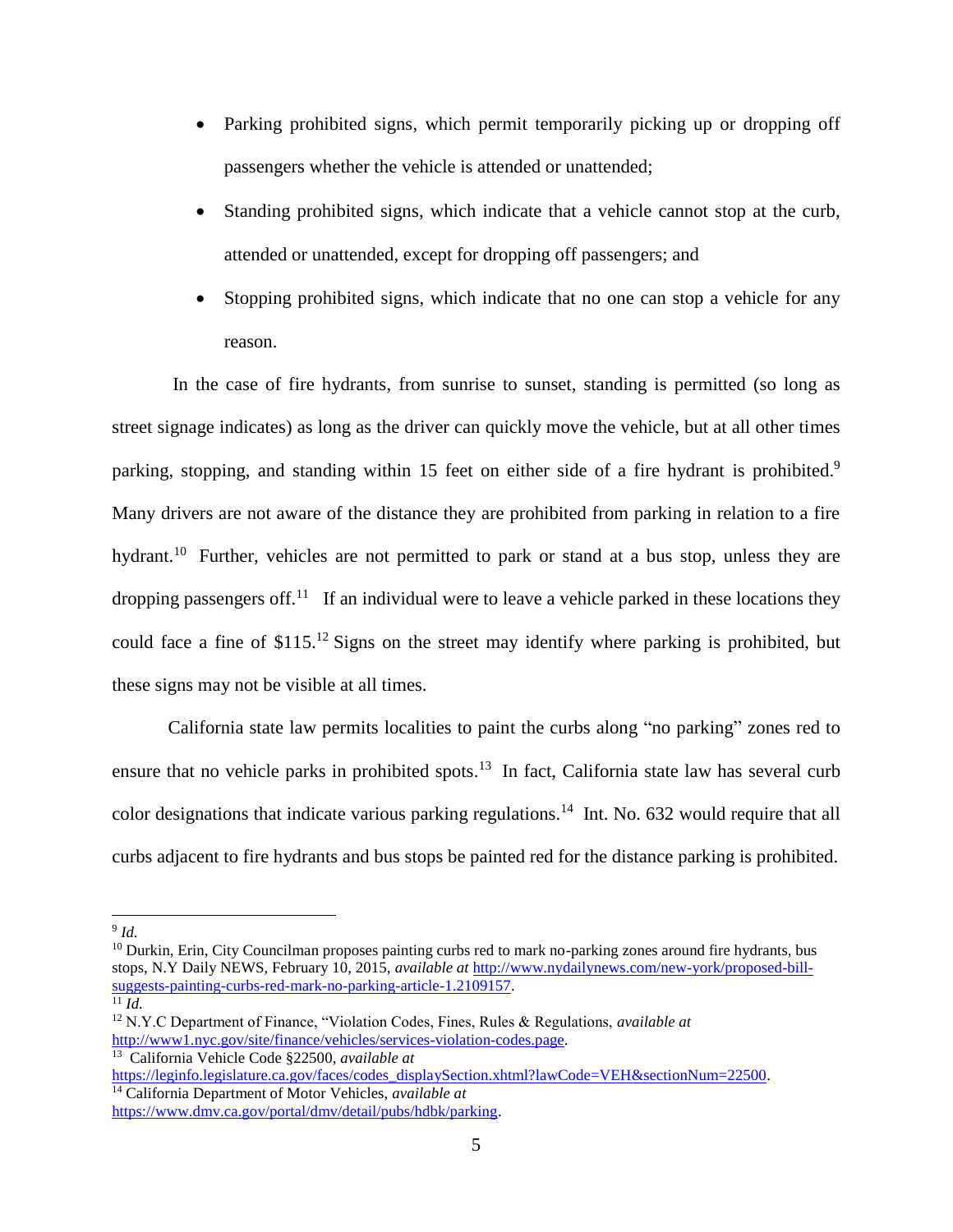### Street Cutting Violations

Underneath the surface of New York City's streets lies a complex network of water pipes, natural gas lines, sewers, power lines and telecommunications infrastructure, all of which require maintenance and unforeseen repairs.<sup>15</sup> The repairs are typically done as a part of planned street reconstruction projects with funding allocated in the capital budget. These projects can range from milling and repaving to full reconstruction of the roadbed, sewer and water pipes. DOT also conducts street resurfacing projects that repair the surface of the roadway by replacing the top layer of asphalt pavement. Resurfacing includes remedies to potholes, bumps, and patches in the street.<sup>16</sup> According to DOT, resurfacing is a less expensive short-term method of maintaining the quality of existing streets and projects typically take less than one month to complete.<sup>17</sup> After the completion of a street reconstruction project and a resurfacing project, these streets are designated "protected." Under DOT rules, a protected street is a street segment or intersection that has been resurfaced or reconstructed within the last five years. These streets are "protected" because DOT prohibits any form of construction or "opening" of the street during this five-year period.<sup>18</sup>

In specific cases, DOT may find that emergency work must be authorized and a protected street can be opened. The request to open a protected street typically comes from a utility company or other government agency.<sup>19</sup> Under the current law, in order to open a protected street during the five-year period, the entity requesting a permit must state the need for the work

<sup>15</sup> Rueb, Emily, *New York 101: Why are the Streets always under construction?,* N.Y. TIMES, August 8, 2016, *available at* [https://www.nytimes.com/interactive/2016/08/18/nyregion/new-york-101-streets-repair-and](https://www.nytimes.com/interactive/2016/08/18/nyregion/new-york-101-streets-repair-and-maintenance.html)[maintenance.html](https://www.nytimes.com/interactive/2016/08/18/nyregion/new-york-101-streets-repair-and-maintenance.html)

<sup>16</sup> N.Y.C. Department of Transportation, Infrastructure: Protected Street Listing, *available at*  <http://www.nyc.gov/html/dot/html/infrastructure/protectedst.shtml> (last accessed September 14, 2017).  $17$  *Id.* 

<sup>18</sup> Rules of the City of New York, Title 34 Chapter 2 §2-01

<sup>19</sup> *Id* at 2.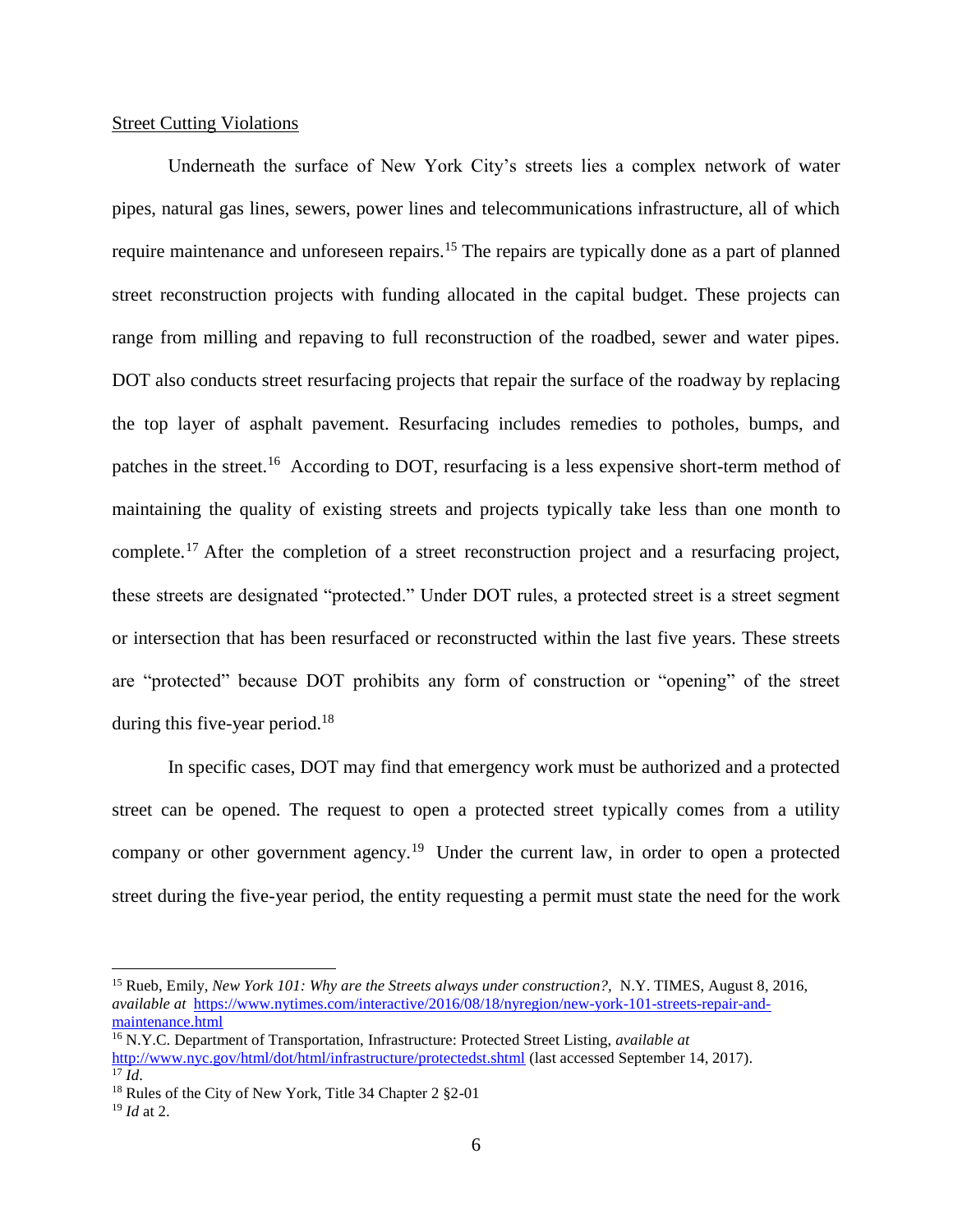and a reason as to why such work was not completed during the capital reconstruction, and only then will DOT issue a permit.<sup>20</sup>

Street opening projects can be invasive and expensive. In 2014, Mayor Bill de Blasio convened an 'Underground Infrastructure Working Group' involving seven City agencies and utility companies in order to mitigate the disruptions that underground infrastructure projects cause.<sup>21</sup> The working group's goals involved short, medium and long-term solutions to improve emergency response times for underground street infrastructure repairs, improving street opening procedures, and improving the pace and schedule for upgrading and replacing the City's underground infrastructure. The working group recommended offering incentives for private utilities to upgrade vulnerable infrastructure, especially leak prone gas lines.<sup>22</sup> The working group also determined that the City would work with private utility companies to develop a tracking tool to monitor the progress in reducing vulnerable infrastructure.<sup>23</sup> Despite these recommendations situations arise that require unforeseen street openings and in some instances, protected streets need to be opened.

Overall, in 2015, DOT issued 223,271 permits to open streets, half of them to utility companies.<sup>24</sup> DOT issued an additional 16,641 permits to open utility holes and 22,504 permits were issued for emergencies, mostly to Con Edison and for water and sewer repairs as well.<sup>25</sup> DOT keeps track of utilities and contractors to identify patterns of abuse and DOT inspectors will issue a summons if the incident was not a true emergency. In fiscal year 2015, DOT hired 34

<sup>21</sup> New York City Underground Infrastructure Working Group (June 2014), *available at*  [https://www1.nyc.gov/assets/home/downloads/pdf/press-releases/2014/infrastructure\\_report.pdf](https://www1.nyc.gov/assets/home/downloads/pdf/press-releases/2014/infrastructure_report.pdf)  $^{22}$  *Id.* <sup>23</sup> *Id.*

<sup>20</sup> N.Y.C. Administrative Code §19-144

<sup>24</sup> *Id.* at 15.

<sup>25</sup> *Id.* at 15.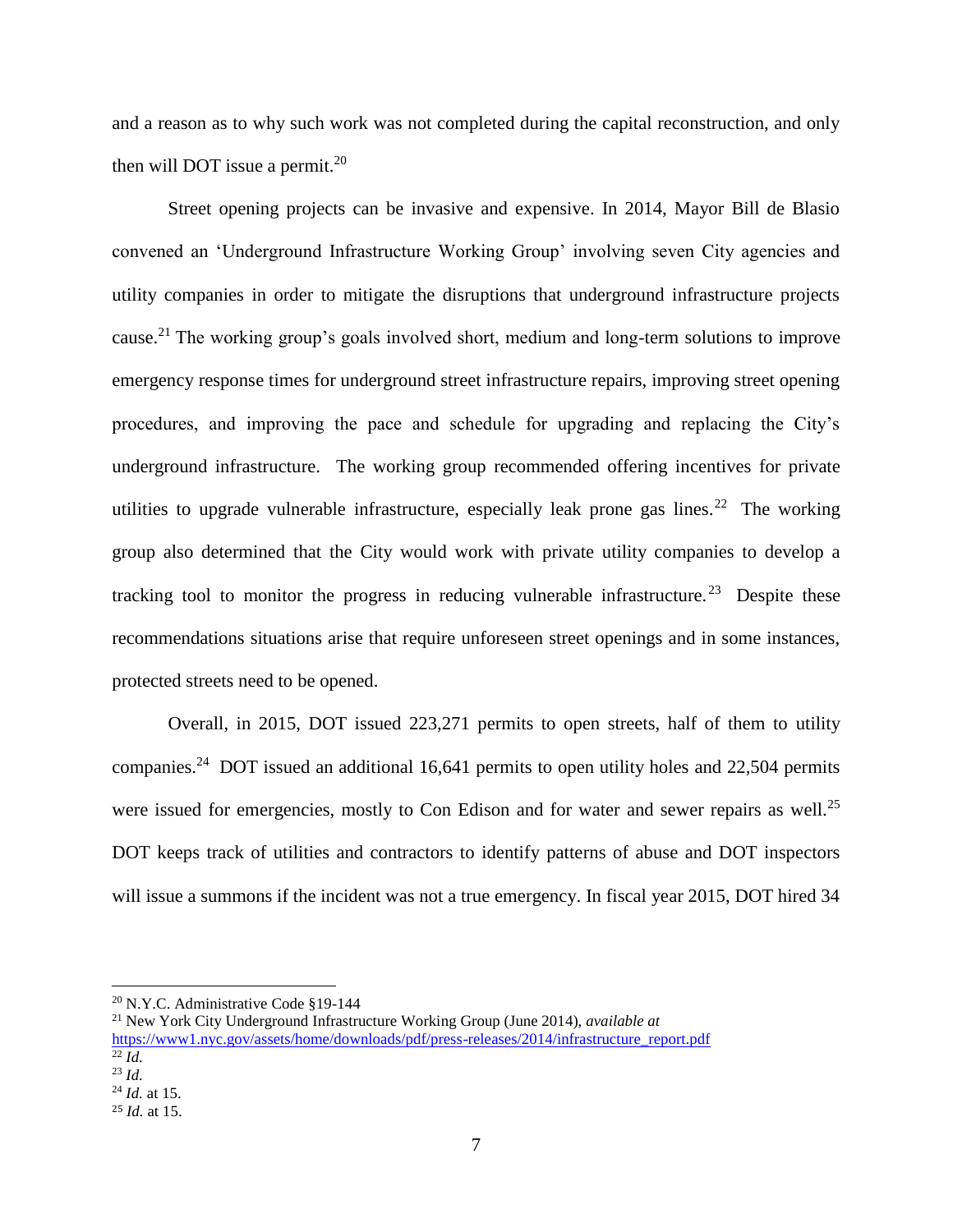additional inspectors to keep up with demand, for a total of  $150$  inspectors.<sup>26</sup> According to the Mayor's Management Report for fiscal year 2016, DOT surpassed its internal goal to resurface at least 1,200 lane miles as part of a \$1.6 billion investment to continue repaving roads over the next decade.<sup>27</sup>

The Administrative Code imposes a variety of requirements on entities that conduct street opening projects, including requiring that the work adhere to various DOT specifications, have the proper permits, and, crucially, that the street be properly restored to its previous condition. Int. No. 955 would increase the maximum civil penalty for violations of many of those provisions.

### Ponding

New York City streets are susceptible to various types of defects due to years of wear and tear. Under normal circumstances, the roadbed is constructed in an arch to allow rainwater to drain into sewers or naturally evaporate.<sup>28</sup> Ponding may occur when water pools at low points in the roadway, generally as a result of inadequate drainage or improper laying of the street and likely requires construction work to fix the problem.<sup>29</sup> DOT suggests individuals call 311, which then refers ponding complaints to the Department of Environmental Protection ("DEP").<sup>30</sup> In recent years, DOT has increased the amount of street resurfacing projects, but may not

<sup>26</sup> *Id.*

<sup>27</sup> N.Y.C. Mayor Bill de Blasio's Management Report, September 2016, *available at* [http://www1.nyc.gov/assets/operations/downloads/pdf/mmr2016/2016\\_mmr.pdf](http://www1.nyc.gov/assets/operations/downloads/pdf/mmr2016/2016_mmr.pdf)

<sup>&</sup>lt;sup>28</sup> DOT Instructions for Filing Plans & Guidelines for the Design of Sidewalks, Curbs, Roadways and Other Infrastructure Components, *available at* <http://www.nyc.gov/html/dot/downloads/pdf/instfilingplan.pdf/> <sup>29</sup> N.Y.C DOT, "DOT Customer Service," *available at* [http://www.nyc.gov/html/dot/html/contact/customer](http://www.nyc.gov/html/dot/html/contact/customer-service.shtml)[service.shtml.](http://www.nyc.gov/html/dot/html/contact/customer-service.shtml) <sup>30</sup> *Id.*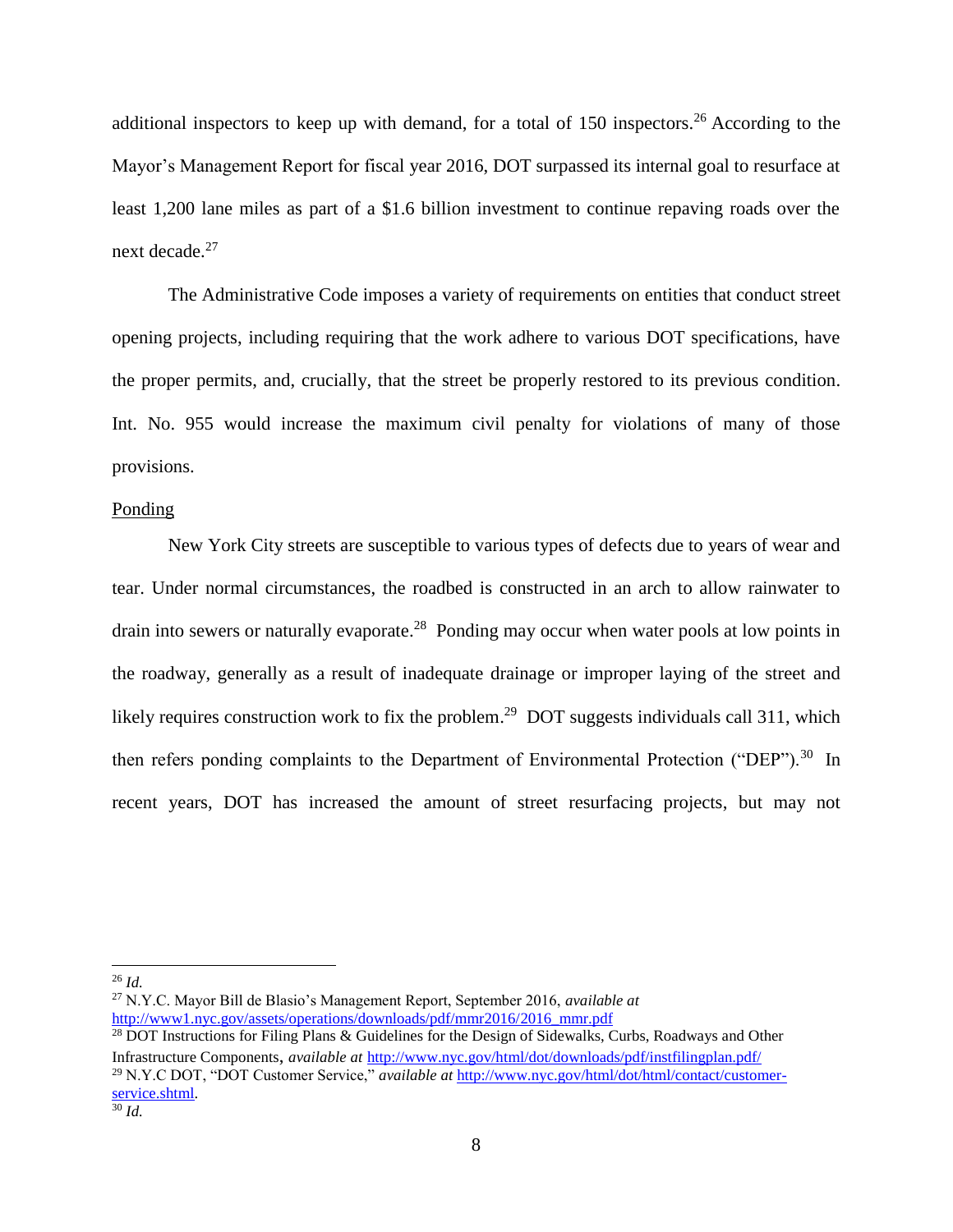immediately repair a street experiencing ponding because it may require a more extensive street reconstruction project.<sup>31</sup>

Ponding can also be a health hazard because it can be a breeding ground for mosquitos.<sup>32</sup> The Department of Health and Mental Hygiene ("DOHMH") will fine property owners if they have standing water on their property for more than 5 days during the months of April through October.<sup>33</sup> However, DOHMH will not accept complaints if there is ponding in the street.<sup>34</sup> According to DOT, anyone can request that a street be evaluated to be resurfaced and DOT will evaluate the street and prioritize it based upon the level of distress.<sup>35</sup> However, resurfacing also depends on planned utility work, the availability of public funding, and the schedule of capital improvements.<sup>36</sup>

In 2011, the Chinatown neighborhood in Manhattan was experiencing such extensive ponding issues that New York State Senator Daniel Squadron released a report that noted the economic and environmental impact associated with ponding.<sup>37</sup> In 2012, DOT resurfaced several streets in Chinatown.<sup>38</sup>

Int. No. 1251 would require DOT to repair a street where water accumulates in a depression for more than 7 days within 60 days of receiving verified notification of such

[http://www.nyc.gov/html/dot/html/infrastructure/construction.shtml.](http://www.nyc.gov/html/dot/html/infrastructure/construction.shtml)

<sup>31</sup> N.Y.C DOT, "Street and Roadway Construction," *available at* 

<sup>32</sup> N.Y.C Department of Health and Mental Hygiene, "Standing Water Complaint," *available at*  [http://www1.nyc.gov/nyc-resources/service/2510/standing-water-complaint.](http://www1.nyc.gov/nyc-resources/service/2510/standing-water-complaint)  $33 \overline{Id}$ .

<sup>34</sup> *Id.*

<sup>35</sup> *Id* at 30.

<sup>36</sup> *Id.*

<sup>37</sup> New York State Senator Daniel Squadron, Road-Curb Ponding: A Drain on Chinatown, (September 2011), *available at*

[https://www.nysenate.gov/sites/default/files/Senator%20Squadron%20Chinatown%20Ponding%20Report\\_0.pdf.](https://www.nysenate.gov/sites/default/files/Senator%20Squadron%20Chinatown%20Ponding%20Report_0.pdf) <sup>38</sup> Office of Senator Daniel L. Squadron, DOT Break Ground on Chinatown Ponding Repairs, *available at* [https://www.nysenate.gov/newsroom/press-releases/daniel-l-squadron/squadron-dot-break-ground-chinatown](https://www.nysenate.gov/newsroom/press-releases/daniel-l-squadron/squadron-dot-break-ground-chinatown-ponding-repairs)[ponding-repairs.](https://www.nysenate.gov/newsroom/press-releases/daniel-l-squadron/squadron-dot-break-ground-chinatown-ponding-repairs)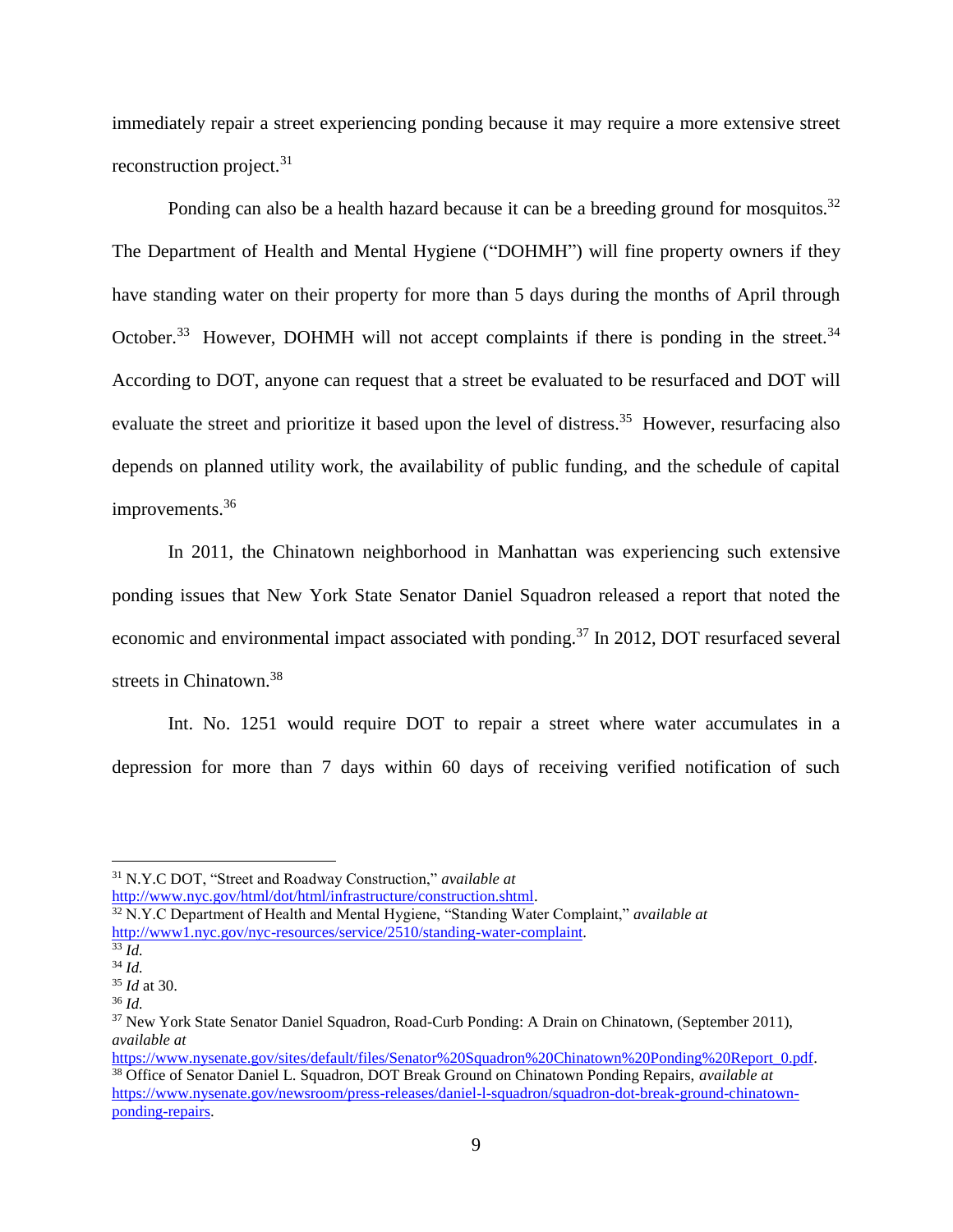ponding. DOT would have to verify such notification within two weeks of receipt of such notification.

#### Curb Heights

Curbs facilitate the life of the sidewalk, protect the sidewalk from vehicular traffic, channel water properly into catch basins, and prevent erosion and ponding.<sup>39</sup> While curbs are the property of the City and a part of the street, they may be replaced or repaired when a property owner repairs their sidewalk.<sup>40</sup> According to DOT's design specifications for permitted work, the height of newly replaced curbs should be consistent with the curbs in the neighborhood, but the report notes that the existence of a ponding issue should be taken into consideration with regard to the height of the new curb.<sup>41</sup> There may be some instances where construction work takes place and the street is level with the curb, which can cause water to pool, creating problems for the property owner. Section 19-147 of the Administrative Code allows for DOT to serve an order upon people who improperly re-pave the street or who do not properly restore the curb (such individuals must also pay for the cost of repaving). $42$  Int. No. 1457 would require DOT to maintain curb heights following street construction.

### **ANALYSIS**

#### Int. No. 231

Section one of Int. No. 231 would add new section 18-106.1 to chapter one of title 18 of the Administrative Code. New section 18-106.1 would define "tree planting season" to mean the months of March through May and October through December, or any other time period which

 $\overline{a}$ 

<sup>39</sup> N.Y.C "Curb Complaint" (last accessed September 14, 2017), *available at* [http://www1.nyc.gov/nyc](http://www1.nyc.gov/nyc-resources/service/1473/curb-complaint)[resources/service/1473/curb-complaint.](http://www1.nyc.gov/nyc-resources/service/1473/curb-complaint) 

<sup>40</sup> *Id.*

<sup>41</sup> *Id* at 28. *See*: Appendix H: How to set your curb elevations, *available at* [http://www.nyc.gov/html/dot/downloads/pdf/instfilingplan.pdf.](http://www.nyc.gov/html/dot/downloads/pdf/instfilingplan.pdf)

<sup>42</sup> N.Y.C Administrative Code § 19-147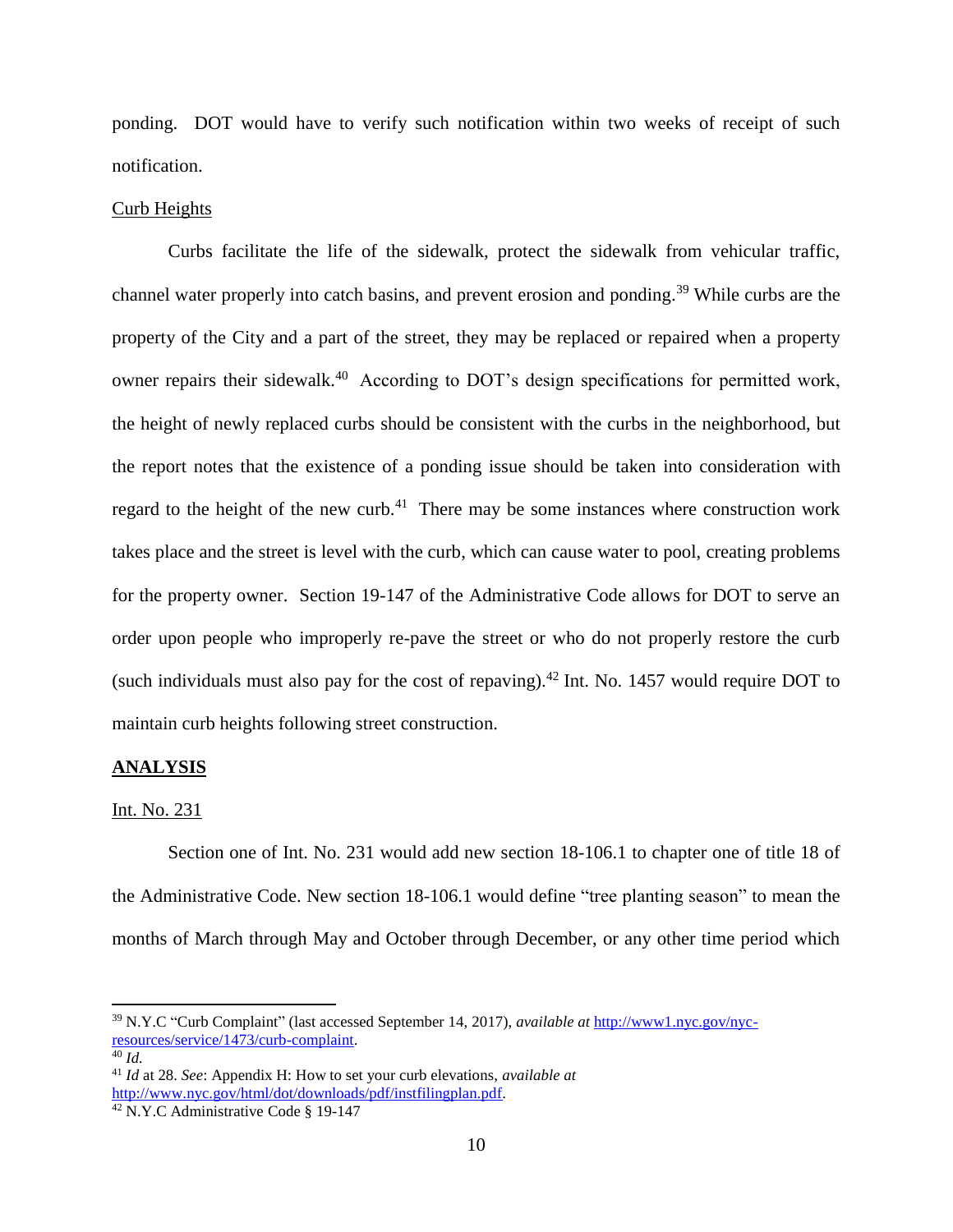the Department of Parks and Recreation designates for tree plantings. The new section would also require the Department of Parks and Recreation to inform DOT of the locations of any tree plantings planned for the immediately subsequent tree planting season not more than seven days following the selection of any such location.

Section two of Int. No. 231 would add new section 19-156 to subchapter one of chapter one of title 19 of the Administrative Code. The new section would require DOT to notify the applicant upon the filing of an application for a sidewalk construction permit if there will be a tree planting on such sidewalk during the next tree planting season, to the extent DOT has received such information.

Section three of Int. No. 231 states that the local law would take effect immediately.

### Int. No. 623

Section one of Int. No. 623 would amend title 19 of the Code by adding new section 19- 175.4. New section 19-175.4 would require that any curb adjacent to a fire hydrant located on a public sidewalk or a bus stop be painted red. Such curb would have to be painted the distance by which a motor vehicle is prohibited from stopping, standing or parking on either side of a fire hydrant or bus stop. In this section, the term "bus stop" would be defined to mean a location designated by signage for vehicles under the jurisdiction of the MTA to pick up passengers.

Section two of Int. No. 623 states that the local law would take effect 90 days after it becomes law.

#### Int. No. 955

Section one of Int. No. 955 would amend paragraph 1 of subdivision b of section 19-150 of chapter 1 of title 19 of the Administrative Code by increasing the maximum civil penalty for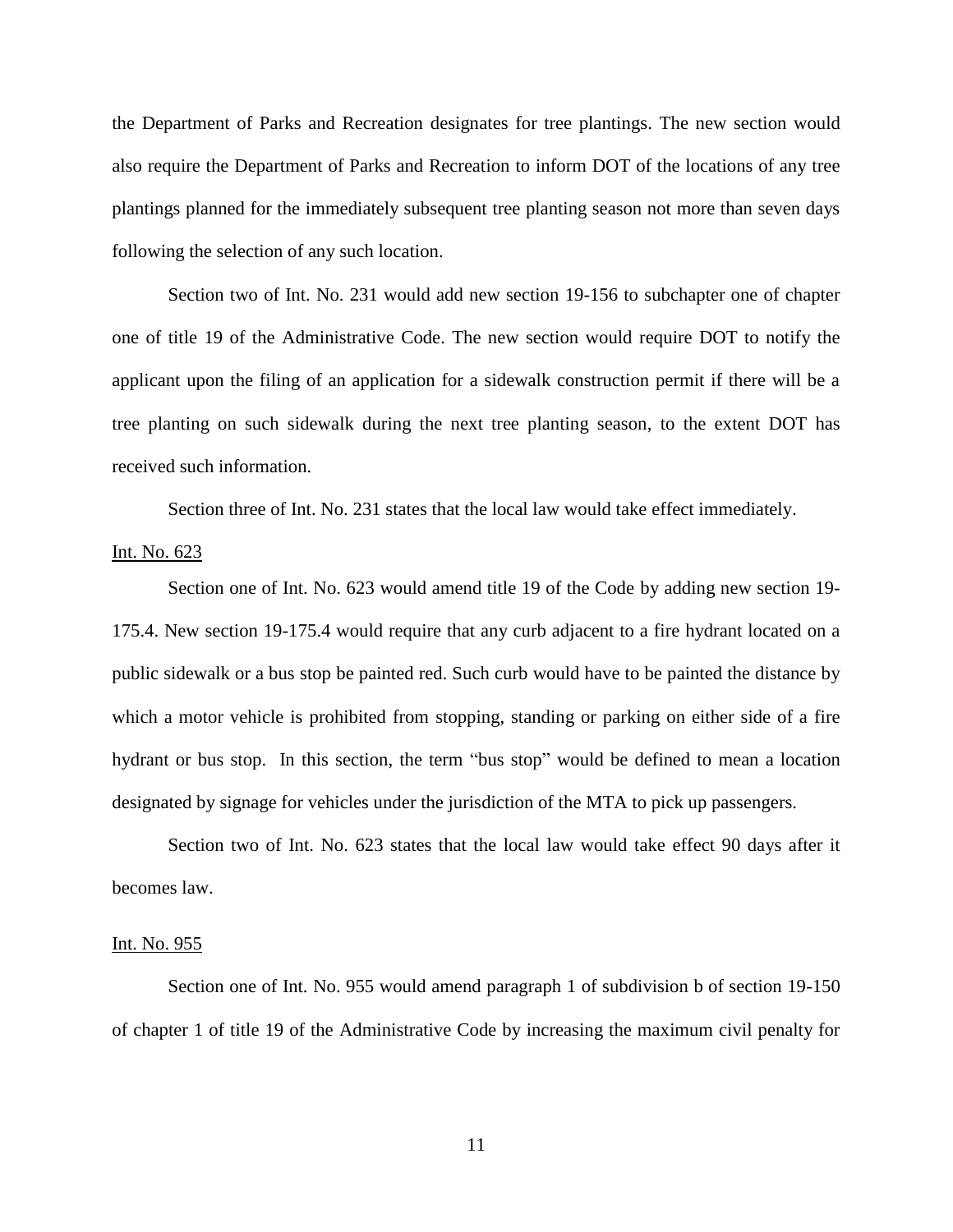the following violations of the Code relating to street construction, maintenance, repairs,

obstructions, and closures:

- § 19-102, unlawful opening of street
- § 19-107, closing street without permit
- § 19-109(a), opening street without providing protection to the public
- § 19-109(c), removing signs/barriers/lights from street opening
- § 19-111, improperly laying a curb
- § 19-112, improper curb ramp installation
- § 19-113, failing to adhere to DOT specifications regarding street materials
- § 19-115, failing to adhere to DOT specifications regarding street paving
- § 19-116, failing to adhere to DOT conditions regarding street paving by abutting owners
- § 19-121(a), obstructing street without a permit
- $§ 19-121(b)(7)$ , placing equipment near hydrant or bus stop
- § 19-121(b)(2), (3) & (6), failure keep clean site, clearly mark materials and equipment, and shield equipment
- § 19-122, failure to remove debris
- § 19-123, placing dumpster on street
- § 19-138, injuring or defacing streets
- § 19-139, failure to give notice before excavating by utilities
- § 19-144, failure to secure permit to open street after project
- § 19-145, pavement improperly laid
- § 19-146, disturbing street surface
- § 19-147, failure to properly restore pavement
- § 24-521, failure to give notice or protect property when doing sewer work on street

Section two of Int. No. 955 states that the local law would take effect 120 days after it becomes law.

### Int. No. 1251

Section one of Int. No. 1251 would amend subchapter 1 of chapter 1 of the Administrative Code by adding new section 19-158. Subdivision a of new section 19-158 would define the term "ponding" to mean water in a depression that is removed only by percolation, evaporation, or transpiration that lasts greater than 7 days.

Subdivision b of new section 19-158 would require DOT to repair streets that exhibit ponding in order to ensure proper drainage of water within 60 days of receiving verified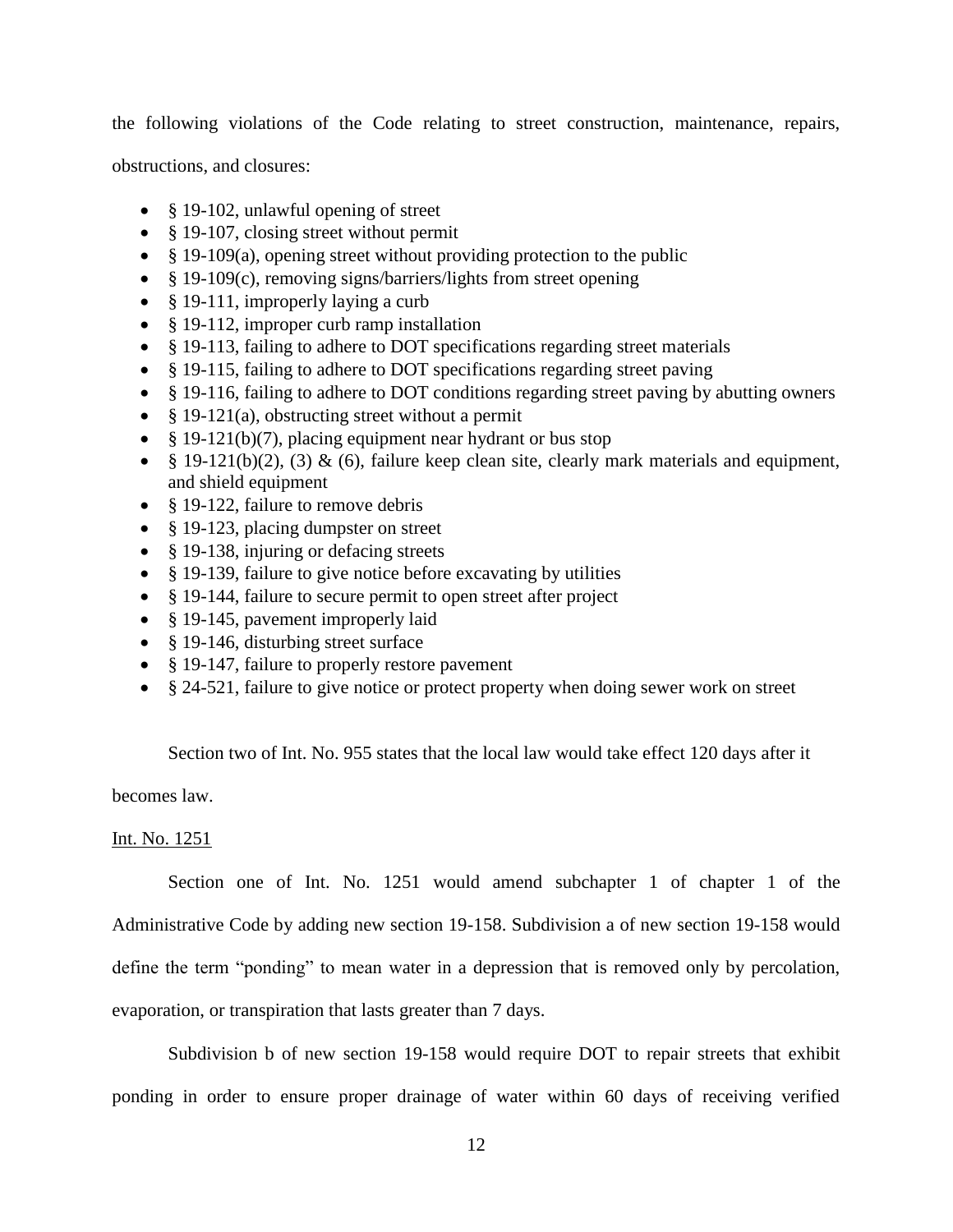notification of such ponding. Any member of the public or a DOT employee could notify DOT of a street that exhibits ponding. DOT would have to verify such notification within two weeks of receipt of such notification.

Section two of Int. No. 1251 states that the local law would take effect 90 days after it becomes law, except that the commissioner may take such measures necessary for the implementation of the local law, including the promulgation of rules, before such date.

### Int. No. 1457

Section one of Int. No. 1457 would amend subdivision a of section 19-147 of the Code to require DOT to ensure that appropriate curb heights are maintained whenever the DOT takes up and restores any pavement, sidewalk, curb or gutter in any street.

Section two states that the local law would take effect 90 days after it becomes law, expect that the commissioner may take such measures as are necessary for the implementation of the local law, including the promulgation of rules, before such date.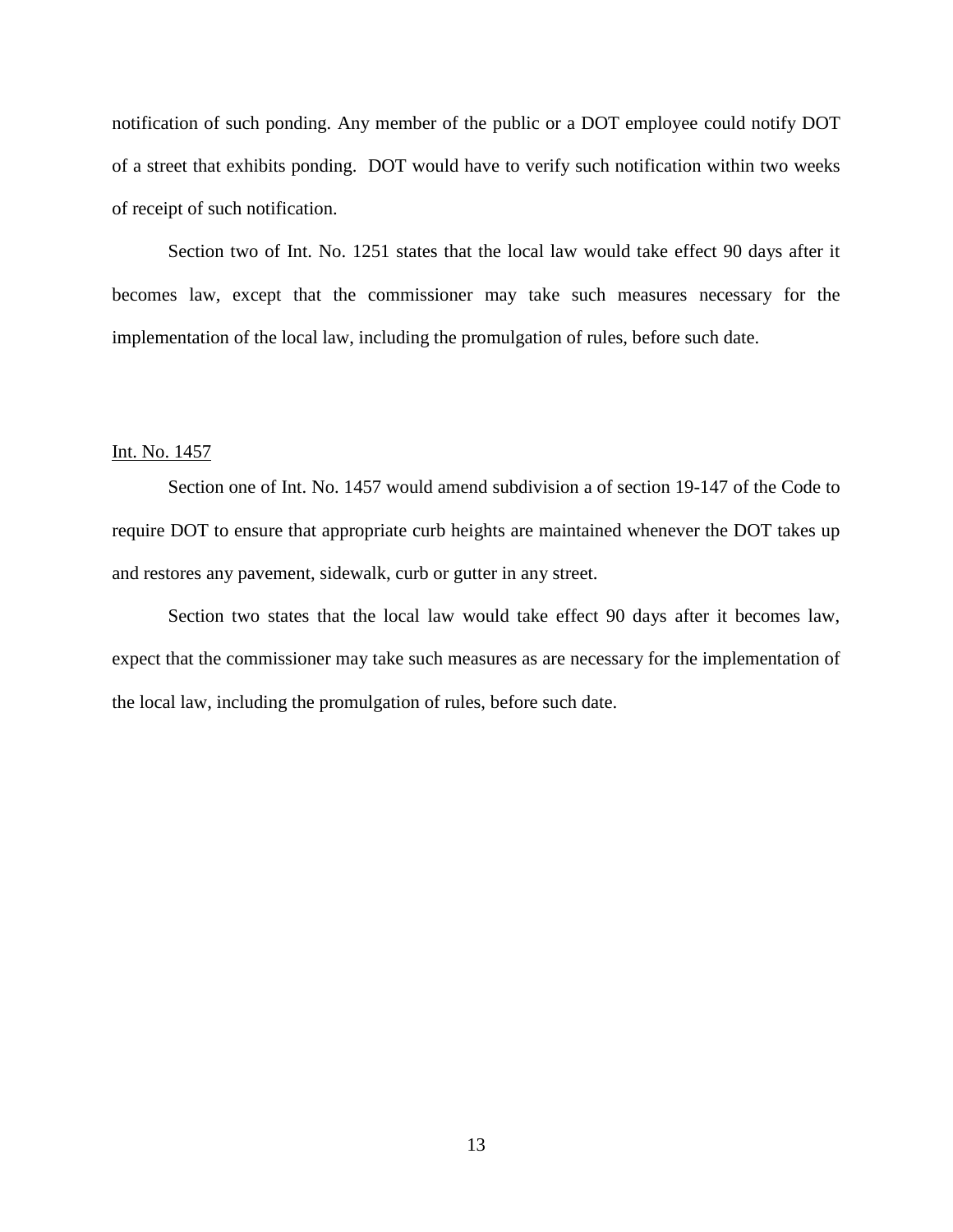{THIS PAGE IS INTENTIONALLY LEFT BLANK}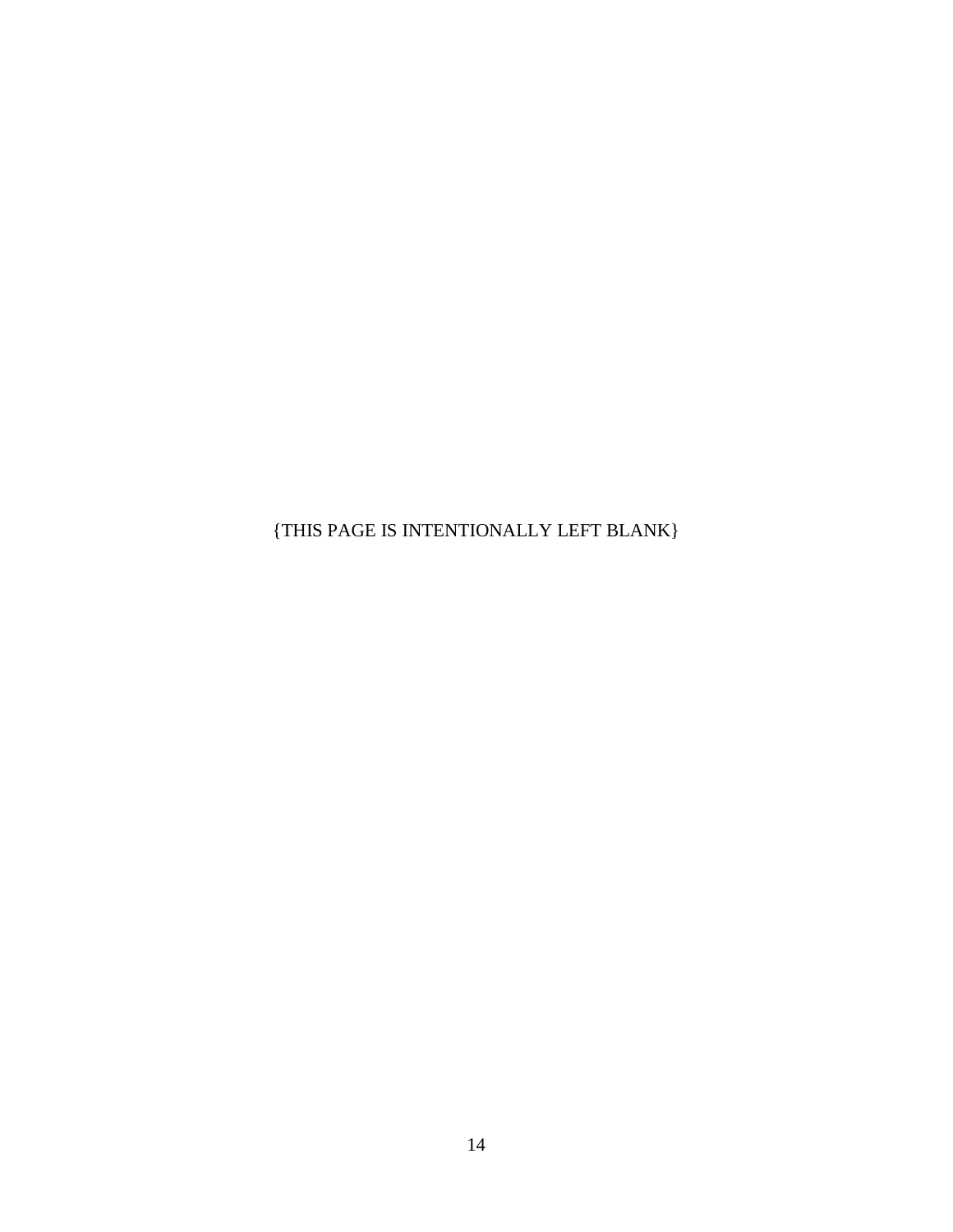By Council Members Vacca, Gentile, Koo, Mendez and Menchaca

A Local Law to amend the administrative code of the city of New York, in relation to notifying sidewalk construction permit applicants if there will be a new tree planting during the next tree planting season.

#### Be it enacted by the Council as follows:

Section 1. Chapter one of title 18 of the administrative code of the city of New York is amended by adding a new section 18-106.1 to read as follows:

§ 18-106.1 Tree planting; notification to the department of transportation. a. For the purposes of this section "tree planting season" shall mean the months of March through May and October through December, or any other time period which the department designates for tree plantings.

b. The department shall inform the department of transportation of the locations of any tree plantings planned for the immediately subsequent tree planting season not more than seven days following the selection of any such location.

§2. Subchapter one of chapter one of title 19 of the administrative code of the city of New York is amended by adding a new section 19-156 to read as follows:

§ 19-156 Notification of tree planting when applying for sidewalk construction permits. a. For the purposes of this section "tree planting season" shall mean the months of March through May and October through December, or any other time period which the department of parks and recreation designates for tree plantings.

b. The department shall notify the applicant upon the filing of an application for a sidewalk construction permit if there will be a tree planting on such sidewalk during the next tree planting season to the extent the department has received such information.

§3. This local law shall take effect immediately.

AV 3/21/2014 LS 4630/Session 9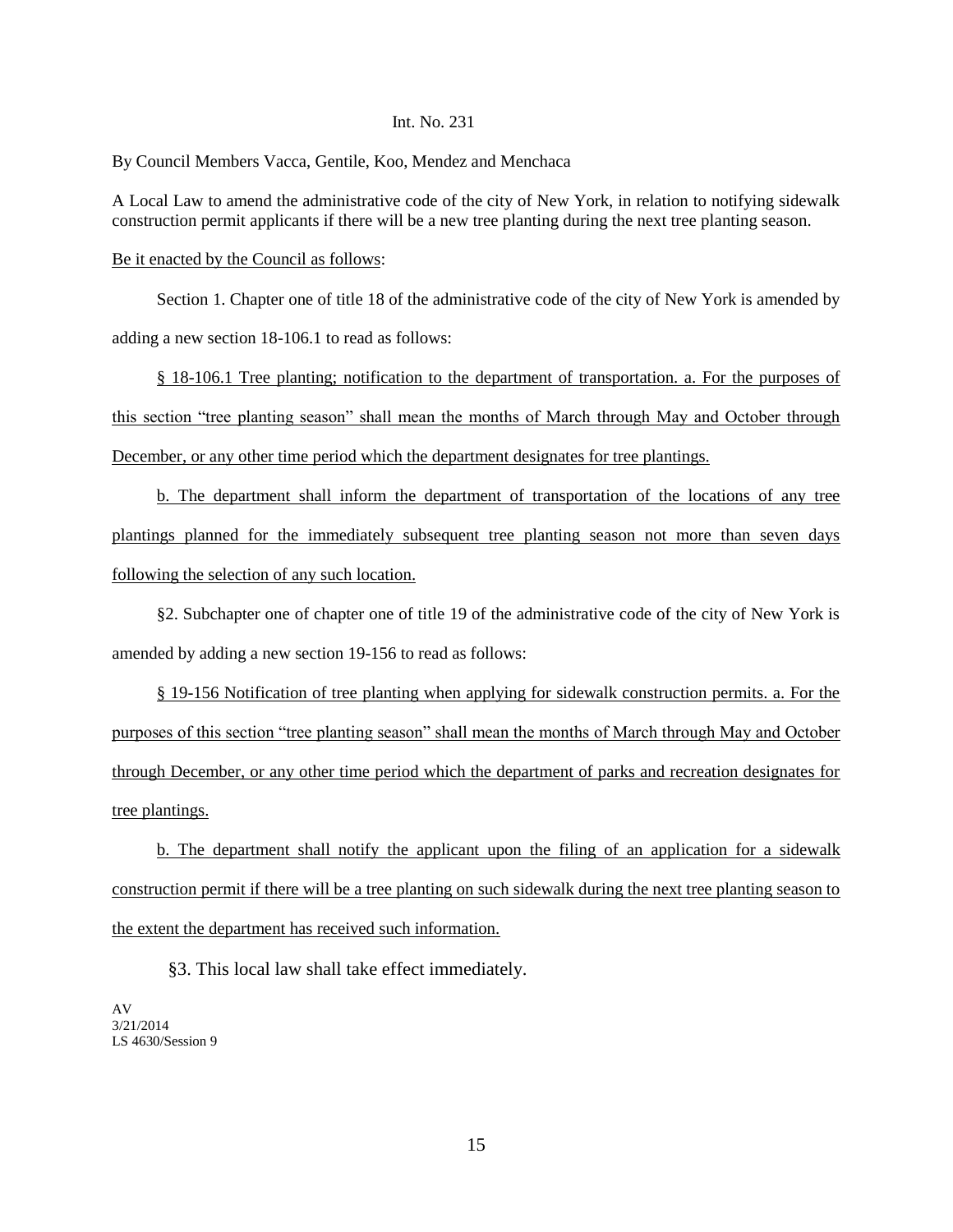{THIS PAGE IS INTENTIONALLY LEFT BLANK}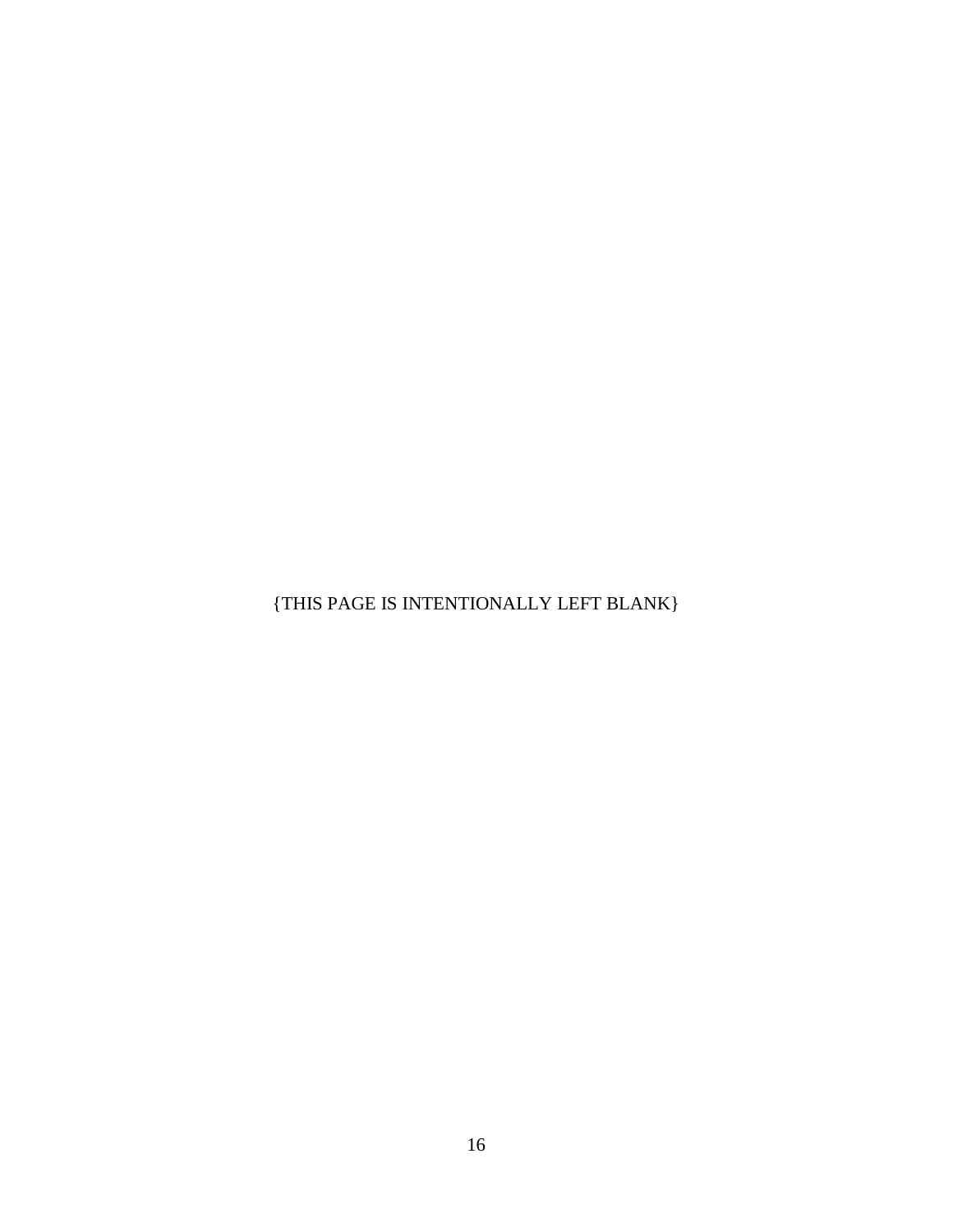By Council Members Gentile, Greenfield, Williams, Koo, Lancman, Constantinides, Deutsch and Ulrich

A Local Law to amend the administrative code of the city of New York, in relation to the curbs adjacent to a fire hydrant or bus stop.

### Be it enacted by the Council as follows:

Section 1. Title 19 of the administrative code of the city of New York is amended by adding a new section 19-175.4 as follows:

§ 19-175.4 Curbs adjacent to fire hydrants and bus stops. a. Notwithstanding any other law, rule or regulation, any curb adjacent to a fire hydrant located on a public sidewalk or a bus stop shall be painted the color red. Such curb shall be painted the distance by which a motor vehicle is prohibited from stopping, standing or parking on either side of a fire hydrant or bus stop. For purposes of this section, the term "bus stop" shall mean a location designated by signage for vehicles under the jurisdiction of the metropolitan transit authority to pick up or discharge passengers.

§ 2. This local law shall take effect 90 days after its enactment into law.

KET 1/7/14 9:25AM LS 3250/2014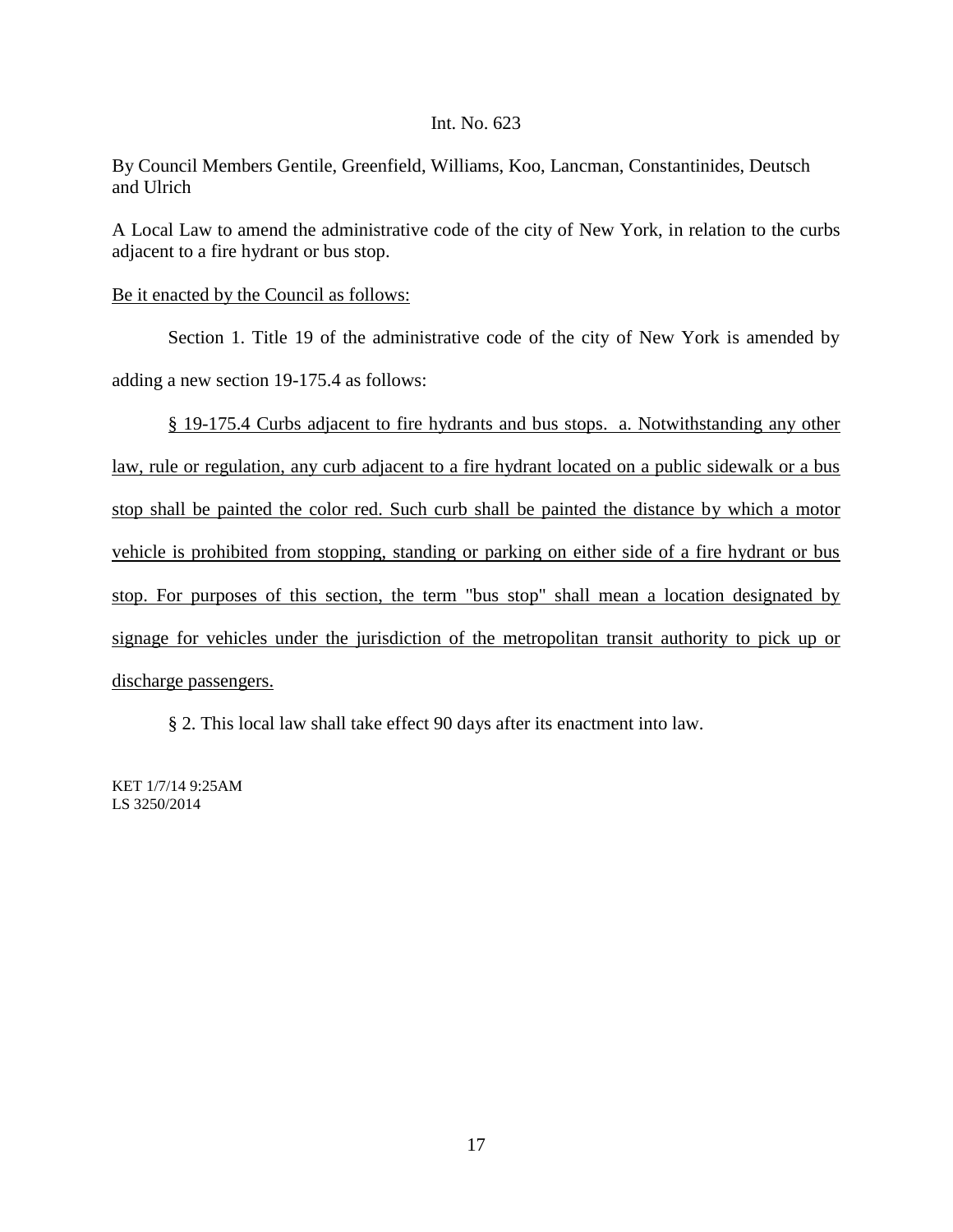{THIS PAGE IS INTENTIONALLY LEFT BLANK}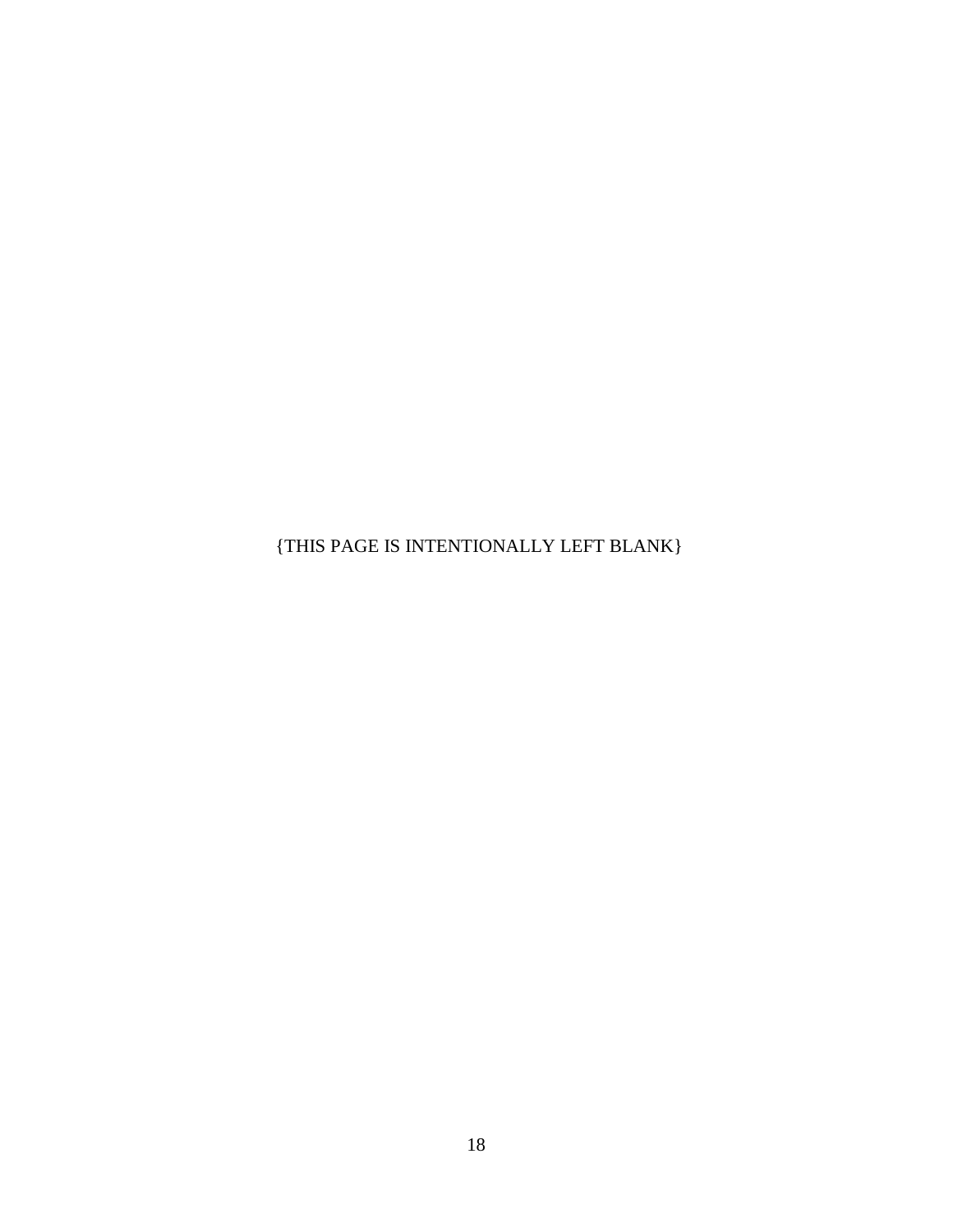By Council Members Garodnick, Constantinides, Koo, Mendez, Richards, Rose and Cohen

A Local Law to amend the administrative code of the city of New York, in relation to civil penalties for street construction, maintenance, repair, obstruction, and closure violations

Be it enacted by the Council as follows:

Section 1. Paragraph 1 of subdivision b of section 19-150 of chapter 1 of title 19 of the

administrative code of the city of New York is amended to read as follows:

b. 1. Except as provided in subdivision c of this section, such civil penalty shall be

determined in accordance with the following schedule:

| Section of the Administrative Code         | <b>Maximum Civil Penalty</b>   |
|--------------------------------------------|--------------------------------|
| (dollars)                                  |                                |
| 19-102                                     | $[5,000]$ $\underline{10,000}$ |
| 19-107                                     | $[5,000]$ 10,000               |
| 19-109 [subd $(a)$ ]                       | $[5,000]$ $10,000$             |
| $[19-109 \text{ subd (c)}]$                | 1,000]                         |
| 19-111                                     | $[1,000]$ 5,000                |
| 19-112                                     | $[1,000]$ 5,000                |
| 19-113                                     | $[1,000]$ 5,000                |
| 19-115                                     | $[1,000]$ 5,000                |
| 19-116                                     | $[1,000]$ 5,000                |
| 19-117 subd $(a)$                          | $[5,000] -10,000$              |
| 19-119                                     | $[5,000] -10,000$              |
| 19-121 [subd $(a)$ ]                       | $[5,000]$ 10,000               |
| [19-121 subd (b) para (5) & (7)            | 5,000                          |
| 19-121 subd (b) para $(2)$ , $(3)$ & $(6)$ | 1,000]                         |
| 19-122                                     | $[1,000]$ 5,000                |
| 19-123                                     | $[5,000]$ $10,000$             |
| 19-126                                     | $[5,000]$ $\underline{10,000}$ |
| 19-128                                     | $[1,000]$ 5,000                |
| 19-133                                     | $[1,000]$ 5,000                |
| 19-133.1                                   | $[5,000]$ $\underline{10,000}$ |
| 19-135                                     | $[1,000]$ 5,000                |
| 19-137                                     | $[1,000]$ 5,000                |
| 19-138                                     | $[1,000]$ 5,000                |
| 19-139                                     | $[5,000]$ $\underline{10,000}$ |
| 19-141                                     | $[1,000]$ 5,000                |
| 19-144                                     | $[5,000]$ $10,000$             |
| 19-145                                     | $[5,000]$ 10,000               |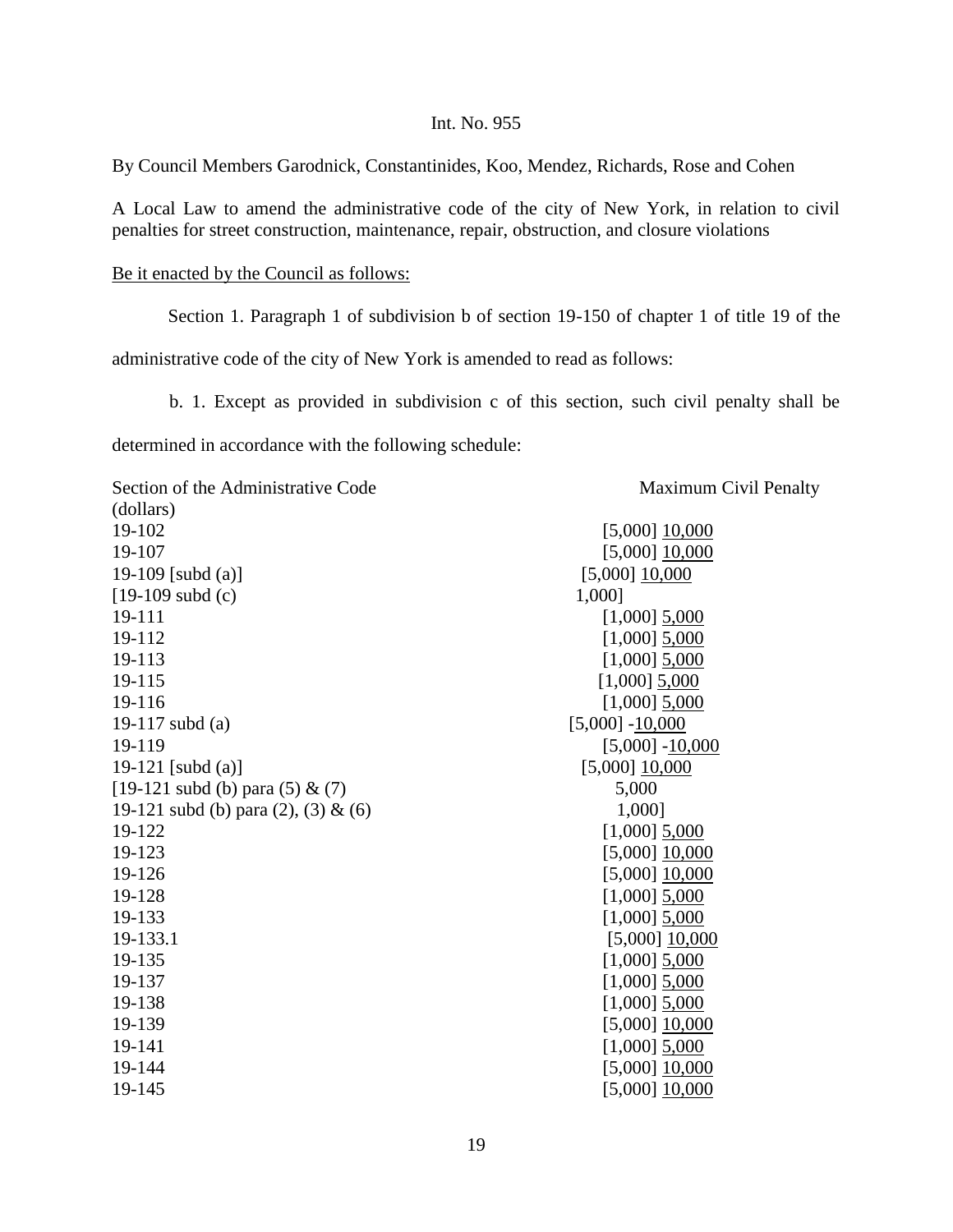| 19-146                                      | $[1,000]$ 5,000  |
|---------------------------------------------|------------------|
| 19-147                                      | $[1,000]$ 10,000 |
| 19-148                                      | $[1,000]$ 5,000  |
| 24-521                                      | $[5,000]$ 10,000 |
| All other Provisions of this subchapter and |                  |
| rules or orders relating thereto            | $[500]$ 5,000    |

Note: Reference to an administrative code provision is intended to encompass the penalties for violations of the rules or orders made or of the terms or conditions of permits issued pursuant to such code provision.

§ 2. This local law takes effect in 120 days.

KET 9/12/15 4:18PM LS 3428/2014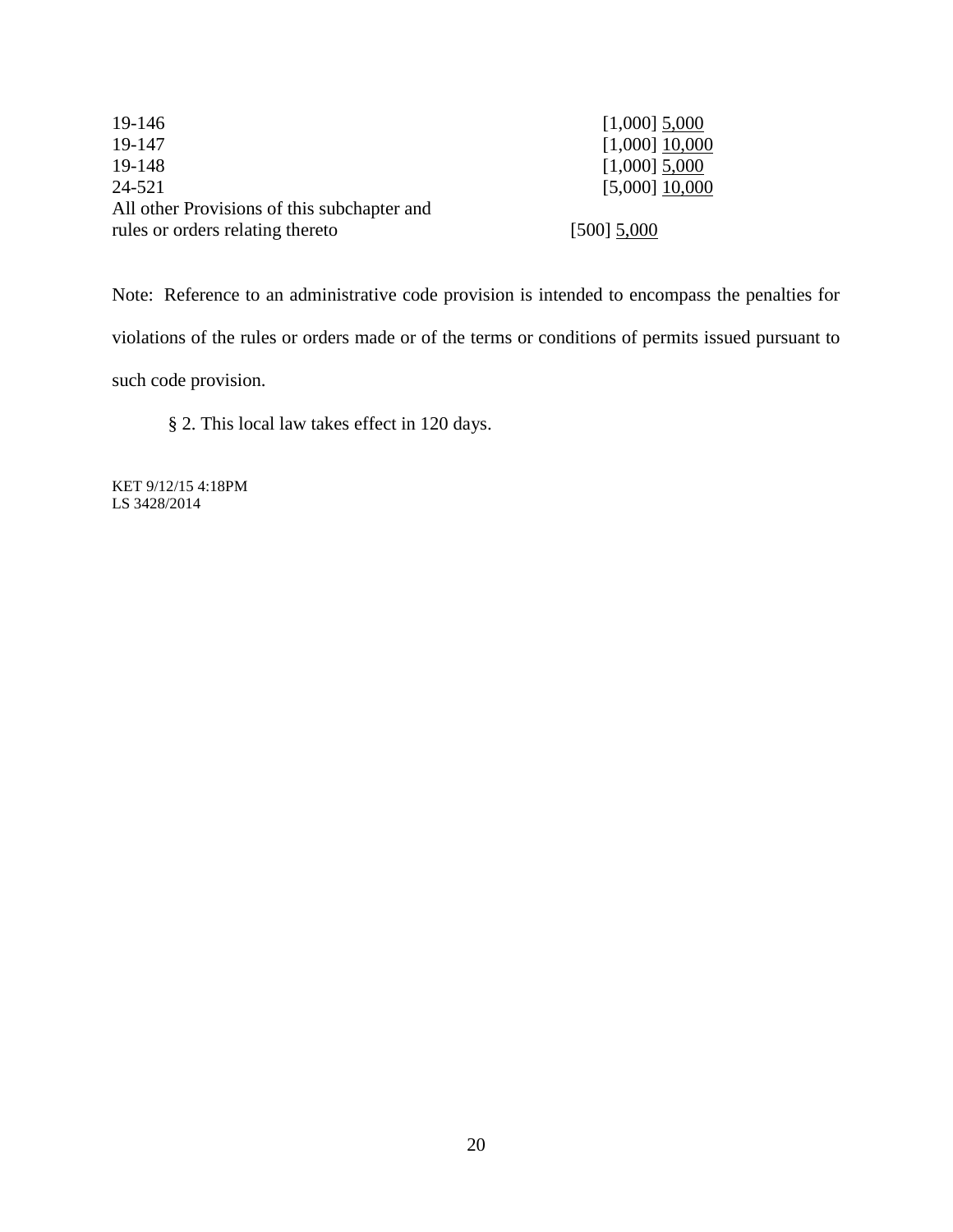By Council Members Maisel, Cohen, Richards, Gentile, Koo, Koslowitz and Chin

A Local Law to amend the administrative code of the city of New York, in relation to repairing of ponding defects in streets

Be it enacted by the Council as follows:

Section 1. Subchapter 1 of chapter 1 of title 19 of the administrative code of the city of New York is amended by adding a new section 19-158 to read as follows:

§ 19-158 a. Definitions. For the purposes of this section, the following term has the following meaning:

Ponding. The term "ponding" means standing water in a depression that is removed only by percolation, evaporation or transpiration that lasts greater than 7 days.

b. The department shall repair streets that exhibit ponding in order to ensure proper drainage of water within 60 days of receiving verified notification of such ponding.

1. Any member of the public or a department employee may notify the department of a street that exhibits ponding.

2. The department shall verify such notification within two weeks of receipt of such notification.

§ 2. This local law takes effect 90 day after it becomes law, except that the commissioner may take such measures as are necessary for the implementation of this local law, including the promulgation of rules, before such date.

adw LS #8568 8/3/16 1:49PM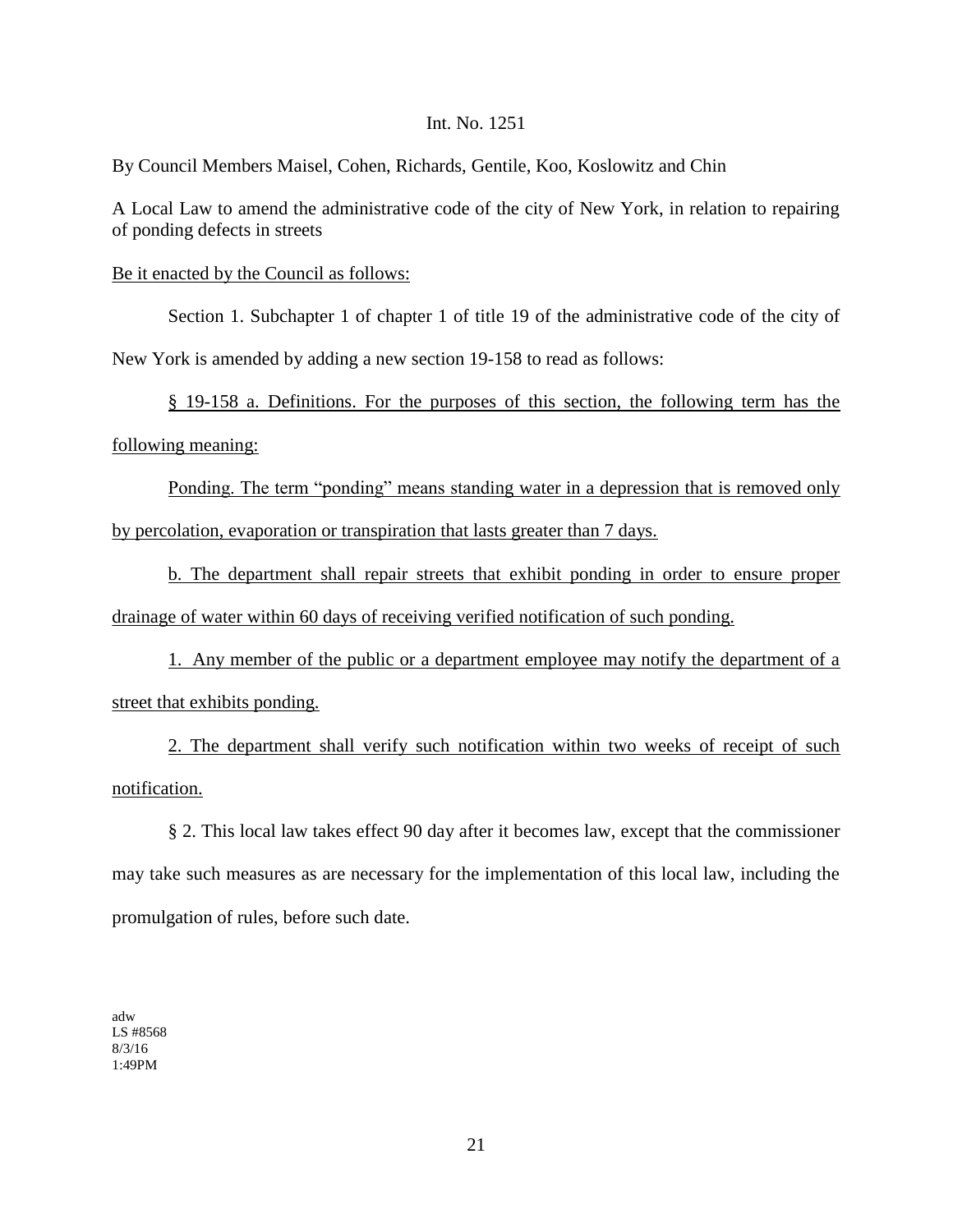{THIS PAGE IS INTENTIONALLY LEFT BLANK}